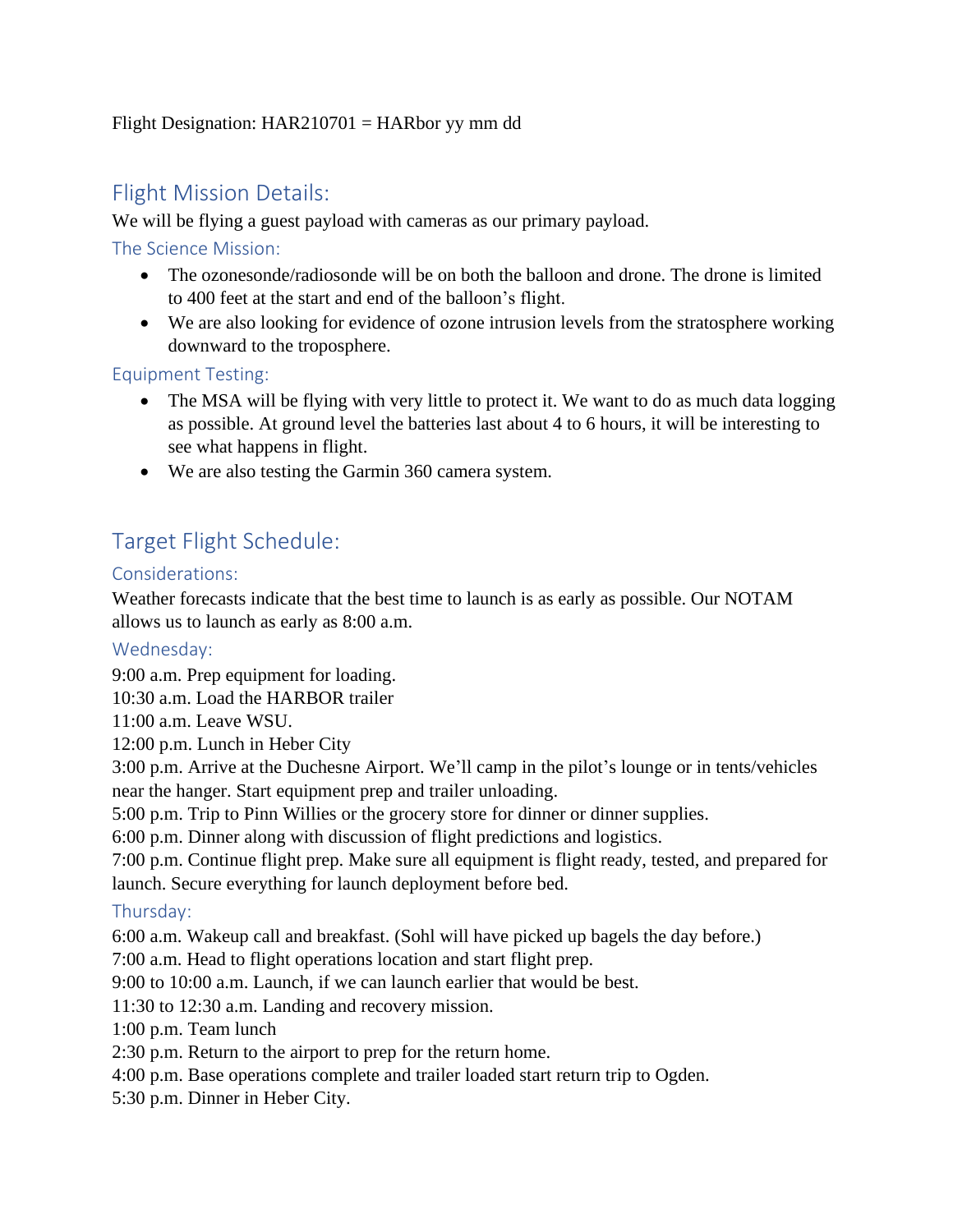8:00 p.m. Return to WSU. Unload the trailer and store all flight equipment. Return the trailer to the trailer yard.

9:00 p.m. Mission complete.

## Team Planning:

## Food:

Most of your main meals will be covered as part of the trip. You will want to have some cash/cards with you to buy snacks and drinks while on the road and during chase. I strongly recommend that you bring some robust snacks with you for munching. Chocolate melts, make sure your snacks will survive abuse by both tossing them into vehicles and by heat. We will have a toaster and coffee pot you can share.

### Travel:

We will have three "official" vehicles: two campus SUVs (the "Mobile Mission Command" or "Millennium Falcon" and "Blue Leader") and the Sohl van ("Death Star"). You may choose to drive independently, but you are on your own for mileage and logistics. There is plenty of room in these vehicles.

## Lodging:

We will be staying at the Duchesne Airport. There is a pilots' lounge that you can sleep in. The lounge can be uncomfortably hot. The airflow in there isn't great either. Most people prefer to sleep outside in a vehicle, bivi bag, or tent.

FORECAST FOR THIS TRIP: Chance of heavy rain on Wednesday day, partly cloudy after that with chance of scattered thunderstorms Thursday afternoon. Highs in the mid to upper 80sF and lows in the low 60sF.

With that forecast the lounge might be comfortable. Personally, I'd bring a bivi bag. There are NO showers.

We will be able to (neatly) leave all our gear at the airport while we are in the field. This includes spare clothes, sleeping pads, etc.

## Clothing:

In the early morning it might be surprisingly cool. During the days it will be very hot with zero chance for shade! There maybe some rain.

- Light jacket, thin gloves, and a hat.
- Light colored loose clothing for daytime.
- Hat with a brim or large bill to keep the Sun off you.
- Comfortable shoes for hiking across the desert.
- If your light jacket is also a rain shell, that would be best. Some sort of light rain gear would be wise to have with you.

### Personal Gear:

- Small daypack to carry your gear.
- Hydration bag that fits in your pack. Water bottles are not even close to being as good as a hydration bag system.